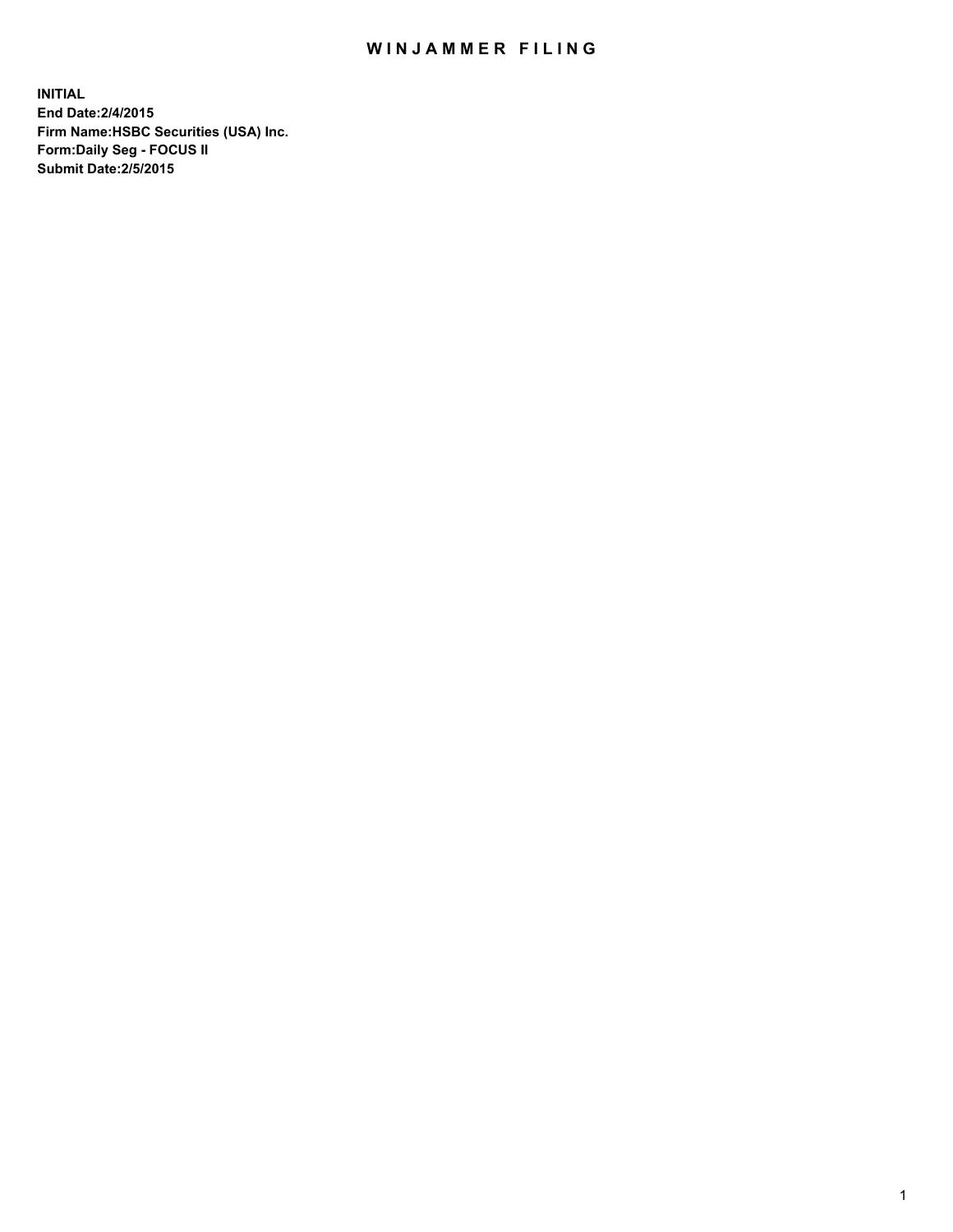## **INITIAL End Date:2/4/2015 Firm Name:HSBC Securities (USA) Inc. Form:Daily Seg - FOCUS II Submit Date:2/5/2015 Daily Segregation - Cover Page**

| Name of Company<br><b>Contact Name</b><br><b>Contact Phone Number</b><br><b>Contact Email Address</b>                                                                                                                                                                                                                          | <b>HSBC Securities (USA) Inc.</b><br><b>Steven Richardson</b><br>212-525-6445<br>steven.richardson@us.hsbc.com |
|--------------------------------------------------------------------------------------------------------------------------------------------------------------------------------------------------------------------------------------------------------------------------------------------------------------------------------|----------------------------------------------------------------------------------------------------------------|
| FCM's Customer Segregated Funds Residual Interest Target (choose one):<br>a. Minimum dollar amount: ; or<br>b. Minimum percentage of customer segregated funds required:%; or<br>c. Dollar amount range between: and; or<br>d. Percentage range of customer segregated funds required between:% and%.                          | 50,000,000<br>00<br>00                                                                                         |
| FCM's Customer Secured Amount Funds Residual Interest Target (choose one):<br>a. Minimum dollar amount: ; or<br>b. Minimum percentage of customer secured funds required:%; or<br>c. Dollar amount range between: and; or<br>d. Percentage range of customer secured funds required between:% and%.                            | 10,000,000<br>0 <sub>0</sub><br>00                                                                             |
| FCM's Cleared Swaps Customer Collateral Residual Interest Target (choose one):<br>a. Minimum dollar amount: ; or<br>b. Minimum percentage of cleared swaps customer collateral required:% ; or<br>c. Dollar amount range between: and; or<br>d. Percentage range of cleared swaps customer collateral required between:% and%. | 30,000,000<br><u>00</u><br><u>00</u>                                                                           |

Attach supporting documents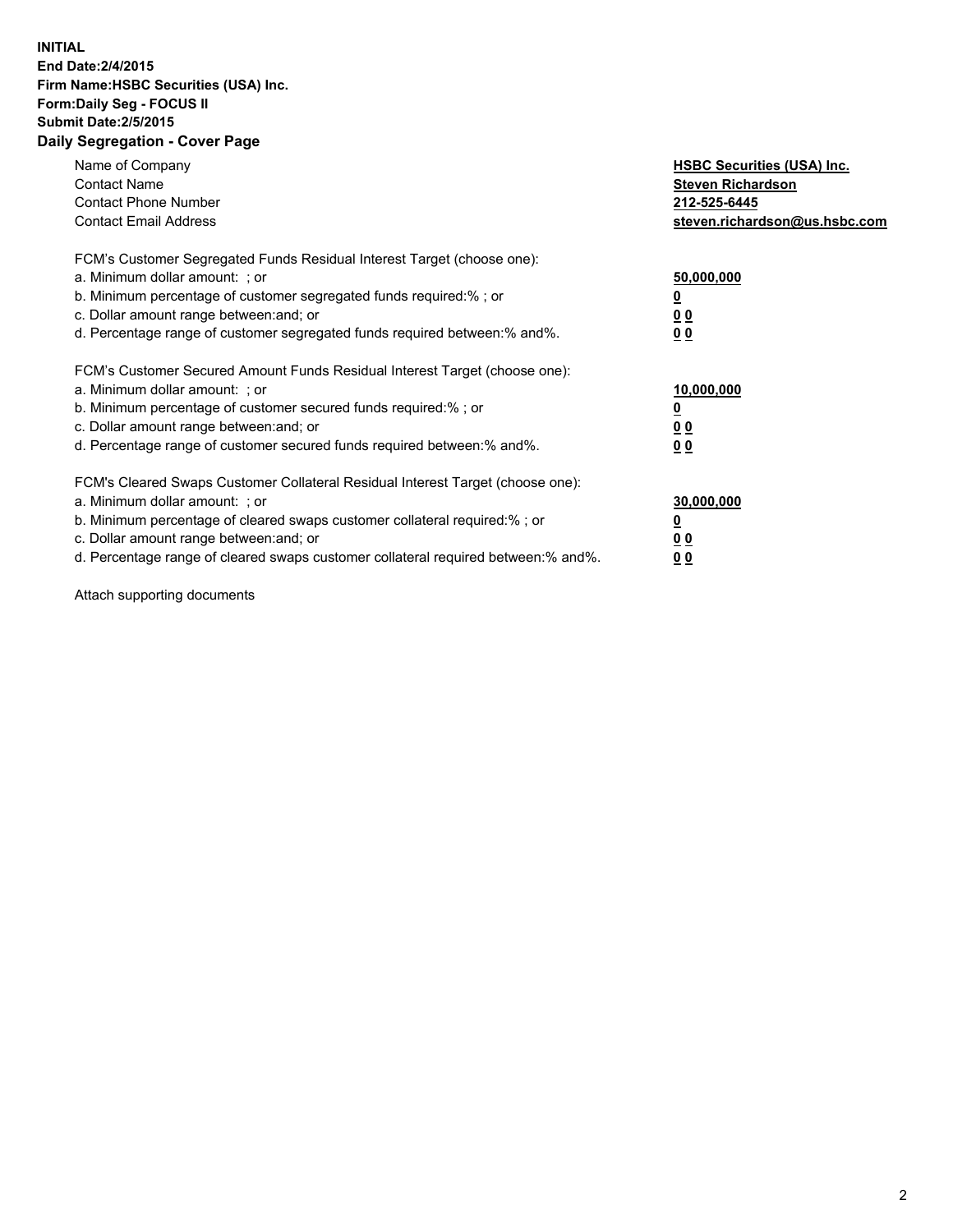**INITIAL End Date:2/4/2015 Firm Name:HSBC Securities (USA) Inc. Form:Daily Seg - FOCUS II Submit Date:2/5/2015 Daily Segregation - Secured Amounts** Foreign Futures and Foreign Options Secured Amounts Amount required to be set aside pursuant to law, rule or regulation of a foreign government or a rule of a self-regulatory organization authorized thereunder **0** [7305] 1. Net ledger balance - Foreign Futures and Foreign Option Trading - All Customers A. Cash **76,769,783** [7315] B. Securities (at market) **33,934,029** [7317] 2. Net unrealized profit (loss) in open futures contracts traded on a foreign board of trade **47,680,950** [7325] 3. Exchange traded options a. Market value of open option contracts purchased on a foreign board of trade **0** [7335] b. Market value of open contracts granted (sold) on a foreign board of trade **0** [7337] 4. Net equity (deficit) (add lines 1. 2. and 3.) **158,384,762** [7345] 5. Account liquidating to a deficit and account with a debit balances - gross amount **145,804** [7351] Less: amount offset by customer owned securities **-144,305** [7352] **1,499** [7354] 6. Amount required to be set aside as the secured amount - Net Liquidating Equity Method (add lines 4 and 5) **158,386,261** [7355] 7. Greater of amount required to be set aside pursuant to foreign jurisdiction (above) or line 6. **158,386,261** [7360] FUNDS DEPOSITED IN SEPARATE REGULATION 30.7 ACCOUNTS 1. Cash in banks A. Banks located in the United States **42,211,350** [7500] B. Other banks qualified under Regulation 30.7 **0** [7520] **42,211,350** [7530] 2. Securities A. In safekeeping with banks located in the United States **78,934,029** [7540] B. In safekeeping with other banks qualified under Regulation 30.7 **0** [7560] **78,934,029** [7570] 3. Equities with registered futures commission merchants A. Cash **0** [7580] B. Securities **0** [7590] C. Unrealized gain (loss) on open futures contracts **0** [7600] D. Value of long option contracts **0** [7610] E. Value of short option contracts **0** [7615] **0** [7620] 4. Amounts held by clearing organizations of foreign boards of trade A. Cash **0** [7640] B. Securities **0** [7650] C. Amount due to (from) clearing organization - daily variation **0** [7660] D. Value of long option contracts **0** [7670] E. Value of short option contracts **0** [7675] **0** [7680] 5. Amounts held by members of foreign boards of trade A. Cash **32,201,299** [7700] B. Securities **0** [7710] C. Unrealized gain (loss) on open futures contracts **47,680,950** [7720] D. Value of long option contracts **0** [7730] E. Value of short option contracts **0** [7735] **79,882,249** [7740] 6. Amounts with other depositories designated by a foreign board of trade **0** [7760] 7. Segregated funds on hand **0** [7765] 8. Total funds in separate section 30.7 accounts **201,027,628** [7770] 9. Excess (deficiency) Set Aside for Secured Amount (subtract line 7 Secured Statement Page 1 from Line 8) **42,641,367** [7380] 10. Management Target Amount for Excess funds in separate section 30.7 accounts **29,227,016** [7780] 11. Excess (deficiency) funds in separate 30.7 accounts over (under) Management Target **13,414,351** [7785]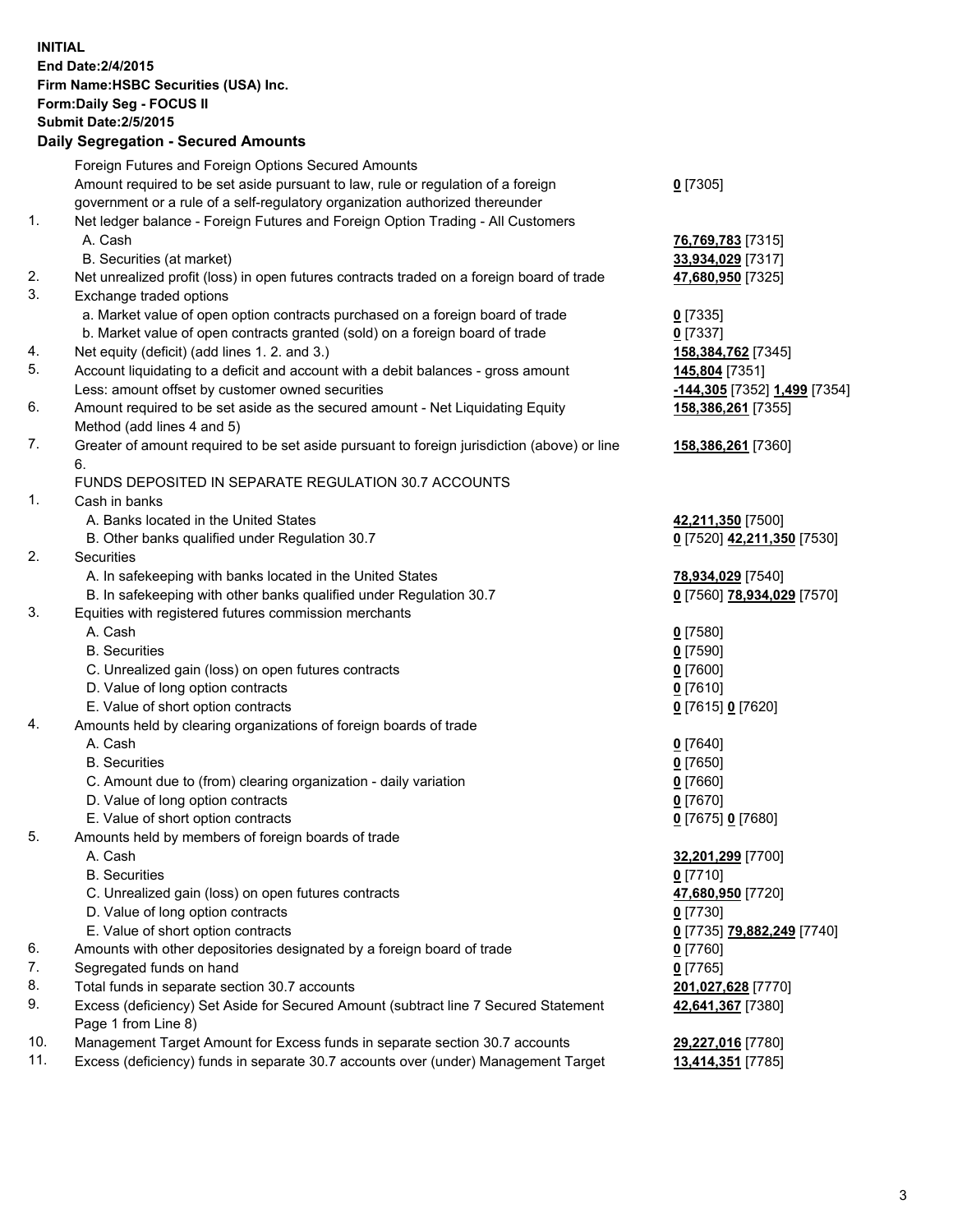| <b>INITIAL</b> | End Date: 2/4/2015<br>Firm Name: HSBC Securities (USA) Inc.<br>Form: Daily Seg - FOCUS II<br><b>Submit Date: 2/5/2015</b><br>Daily Segregation - Segregation Statement |                                          |
|----------------|------------------------------------------------------------------------------------------------------------------------------------------------------------------------|------------------------------------------|
|                | SEGREGATION REQUIREMENTS(Section 4d(2) of the CEAct)                                                                                                                   |                                          |
| 1.             | Net ledger balance<br>A. Cash                                                                                                                                          |                                          |
|                | B. Securities (at market)                                                                                                                                              | 292,709,037 [7010]<br>625,210,371 [7020] |
| 2.             | Net unrealized profit (loss) in open futures contracts traded on a contract market                                                                                     | 67,211,596 [7030]                        |
| 3.             | Exchange traded options                                                                                                                                                |                                          |
|                | A. Add market value of open option contracts purchased on a contract market                                                                                            | 105,174,157 [7032]                       |
|                | B. Deduct market value of open option contracts granted (sold) on a contract market                                                                                    | -11,483,541 [7033]                       |
| 4.             | Net equity (deficit) (add lines 1, 2 and 3)                                                                                                                            | 1,078,821,620 [7040]                     |
| 5.             | Accounts liquidating to a deficit and accounts with                                                                                                                    |                                          |
|                | debit balances - gross amount                                                                                                                                          | 2,281,590 [7045]                         |
|                | Less: amount offset by customer securities                                                                                                                             | -2,281,528 [7047] 62 [7050]              |
| 6.             | Amount required to be segregated (add lines 4 and 5)                                                                                                                   | 1,078,821,682 [7060]                     |
|                | FUNDS IN SEGREGATED ACCOUNTS                                                                                                                                           |                                          |
| 7.             | Deposited in segregated funds bank accounts                                                                                                                            |                                          |
|                | A. Cash                                                                                                                                                                | 26,020,543 [7070]                        |
|                | B. Securities representing investments of customers' funds (at market)                                                                                                 | $0$ [7080]                               |
|                | C. Securities held for particular customers or option customers in lieu of cash (at<br>market)                                                                         | 73,944,061 [7090]                        |
| 8.             | Margins on deposit with derivatives clearing organizations of contract markets                                                                                         |                                          |
|                | A. Cash                                                                                                                                                                | 242,129,458 [7100]                       |
|                | B. Securities representing investments of customers' funds (at market)                                                                                                 | 256,225,472 [7110]                       |
|                | C. Securities held for particular customers or option customers in lieu of cash (at<br>market)                                                                         | 551,266,311 [7120]                       |
| 9.             | Net settlement from (to) derivatives clearing organizations of contract markets                                                                                        | -69,554,162 [7130]                       |
| 10.            | Exchange traded options                                                                                                                                                |                                          |
|                | A. Value of open long option contracts                                                                                                                                 | 105,174,157 [7132]                       |
|                | B. Value of open short option contracts                                                                                                                                | $-11,483,541$ [7133]                     |
| 11.            | Net equities with other FCMs                                                                                                                                           |                                          |
|                | A. Net liquidating equity                                                                                                                                              | 23,846,013 [7140]                        |
|                | B. Securities representing investments of customers' funds (at market)                                                                                                 | $0$ [7160]                               |
|                | C. Securities held for particular customers or option customers in lieu of cash (at<br>market)                                                                         | $0$ [7170]                               |
| 12.            | Segregated funds on hand                                                                                                                                               | $0$ [7150]                               |
| 13.            | Total amount in segregation (add lines 7 through 12)                                                                                                                   | 1,197,568,312 [7180]                     |
| 14.            | Excess (deficiency) funds in segregation (subtract line 6 from line 13)                                                                                                | 118,746,630 [7190]                       |
| 15.            | Management Target Amount for Excess funds in segregation                                                                                                               | 50,000,000 [7194]                        |
| 16.            | Excess (deficiency) funds in segregation over (under) Management Target Amount<br><b>Excess</b>                                                                        | 68,746,630 [7198]                        |